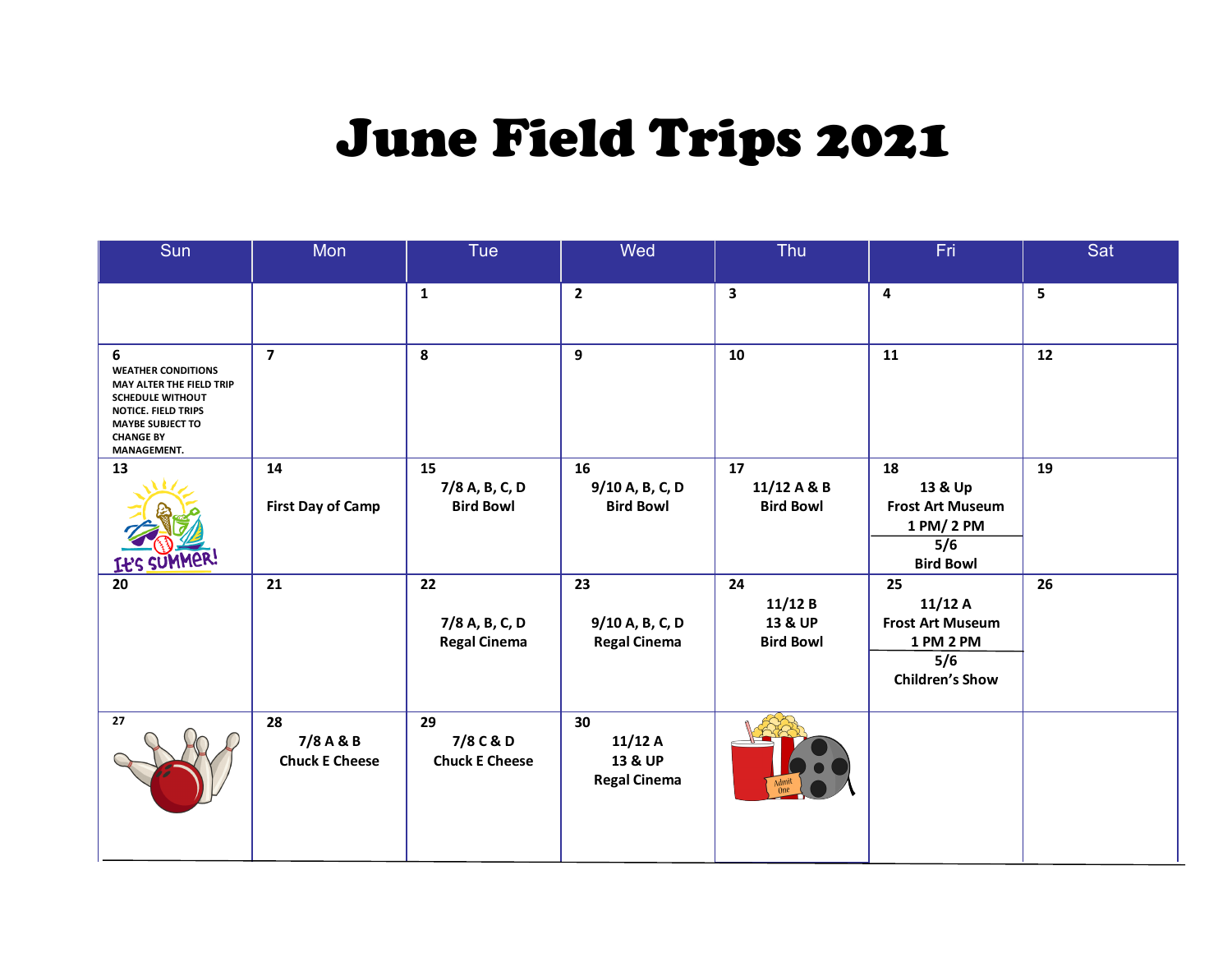## July Field Trips 2021

| Sun                                                                                                                                                                          | Mon                                                                                | Tue                                         | Wed                                                   | Thu                                                 | Fri                                                                                                | Sat |
|------------------------------------------------------------------------------------------------------------------------------------------------------------------------------|------------------------------------------------------------------------------------|---------------------------------------------|-------------------------------------------------------|-----------------------------------------------------|----------------------------------------------------------------------------------------------------|-----|
| <b>WEATHER CONDITIONS</b><br>MAY ALTER THE FIELD TRIP<br><b>SCHEDULE WITHOUT</b><br><b>NOTICE, FIELD TRIPS</b><br><b>MAYBE SUBJECT TO</b><br><b>CHANGE BY</b><br>MANAGEMENT. |                                                                                    |                                             |                                                       | $\mathbf{1}$<br>9/10 A, B, C, D<br><b>Bird Bowl</b> | 5/6<br>$\overline{2}$<br><b>Chuck E Cheese</b><br>11/12B<br><b>Frost Art Museum</b><br>1 PM<br>2PM | 3   |
| 4                                                                                                                                                                            | 5<br><b>CLOSED IN</b><br><b>OBSERVANCE OF</b><br><b>INDEPENDENCE</b><br><b>DAY</b> | 6<br>7/8 A, B, C, D<br><b>Bird Bowl</b>     | $\overline{7}$<br>9/10 B, C, D<br><b>Regal Cinema</b> | 8<br>11/12 A & B<br>13 & Up<br><b>Bird Bowl</b>     | 9<br>9/10A<br><b>Frost Art Museum</b><br>1 PM/2 PM<br>5/6<br><b>Bird Bowl</b>                      | 10  |
| 11                                                                                                                                                                           | 12                                                                                 | 13<br>7/8 A, B, C, D<br><b>Regal Cinema</b> | 14<br>11/12 A & B<br>13 & UP<br><b>Regal Cinema</b>   | 15<br>9/10 A, C, D<br><b>Bird Bowl</b>              | 16<br>9/10B<br><b>Frost Art Museum</b><br>1 PM<br>2 PM<br>5/6<br><b>Children's Show</b>            | 17  |
| 18                                                                                                                                                                           | 19<br>7/8 A & B<br><b>Chuck E Cheese</b>                                           | 20<br>7/8 C & D<br><b>Chuck E Cheese</b>    | 21<br>9/10 A, B, D<br><b>Regal Cinema</b>             | 22<br>11/12 A & B<br>13 & UP<br><b>Bird Bowl</b>    | 23<br>5/6<br><b>Chuck E Cheese</b><br>9/10C<br><b>Frost Art Museum</b><br>1 PM/2 PM                | 24  |
| 25                                                                                                                                                                           | 26                                                                                 | 27<br>7/8 A, B, C, D<br><b>Bird Bowl</b>    | 28 11/12 A & B<br>13 & UP<br><b>Regal Cinema</b>      | 29<br>9/10 A, B, C<br><b>Bird Bowl</b>              | 9/10 D<br>30<br><b>Frost Art Museum</b><br>1 PM/2 PM<br>$\overline{5/6}$<br><b>Bird Bowl</b>       | 31  |